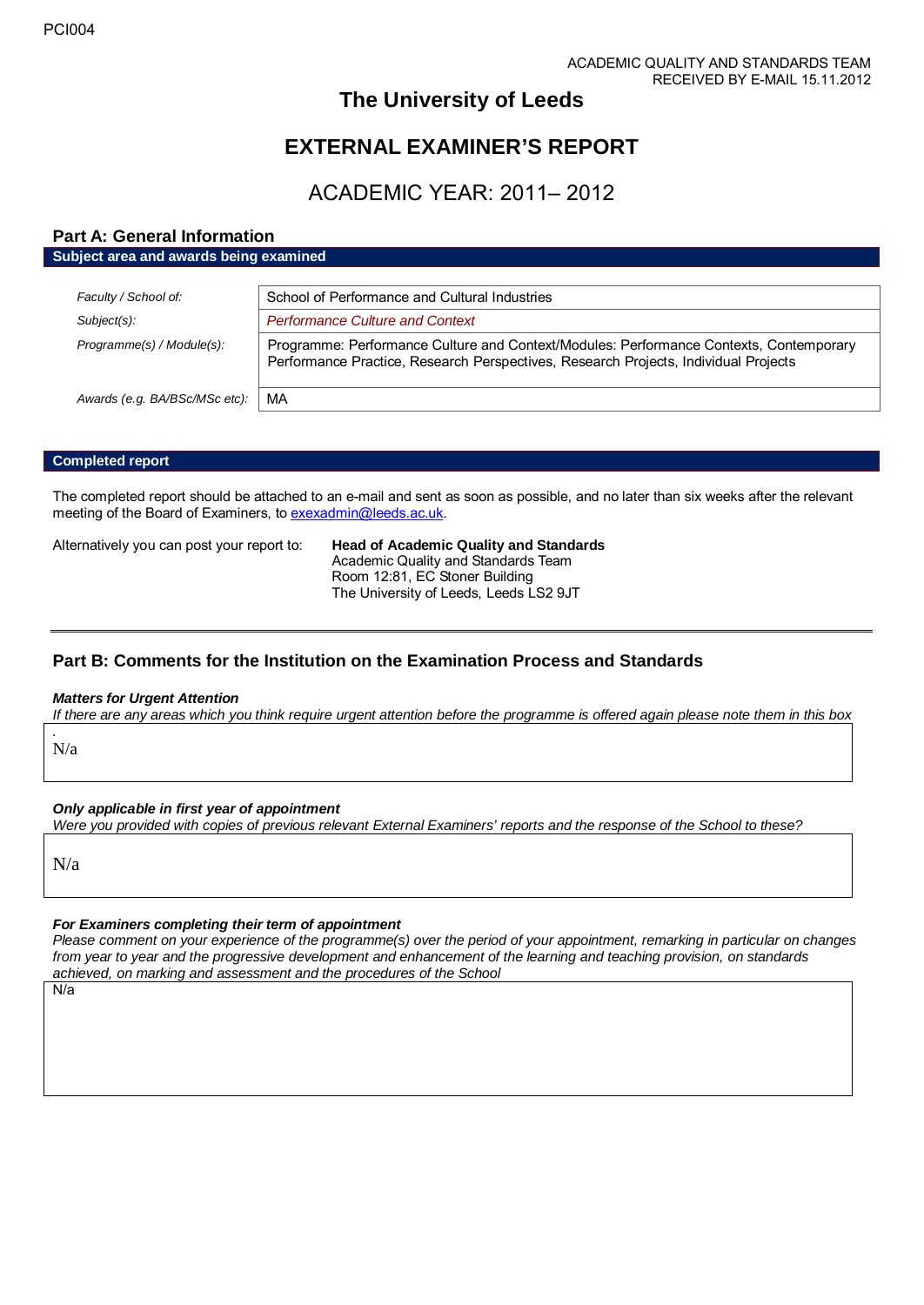#### **Standards**

- **1. Please indicate the extent to which the programme Aims and Intended Learning Outcomes (ILOs) were commensurate with the level of the award**
	- *The appropriateness of the Intended Learning Outcomes for the programme(s)/modules and of the structure and content of the programme(s);*
	- *The extent to which standards are appropriate for the award or award element under consideration.*

The standards of the course and the programmes Aims and ILOs are completely commensurate with the level of the award.

### **2. Did the Aims and ILOs meet the expectations of the national subject benchmark (where relevant)?**

• *The comparability of the programme(s) with similar programme(s) at other institutions and against national benchmarks and the Framework for Higher Education Qualifications.*

I can confirm that the Aims and the ILOs of this programme meet the expectations of the national benchmark statements where relevant. The course is comparable with provision at other institutions in these respects.

## **3. Please comment on the assessment methods and the appropriateness of these to the ILOs**

- *The design and structure of the assessment methods, and the arrangements for the marking of modules and the classification of awards;*
- *The quality of teaching, learning and assessment methods that may be indicated by student performance.*

In general I was very happy with design and structure of the assessment methods. The course successfully blends theory and practice in both delivery and assessment, and from my discussions with the current cohort, this is a valued feature of the course.

Along with one other examiner, I did have some minor concerns that within the research perspectives module, students on the WPP pathway appear to be given a task which whilst at an appropriate level and suitable for their course, is not easily comparable with the task set for the PCC pathway. I must assert that I do not perceive this as in anyway an issue of standards, simply that the two tasks take such different approaches to the aims of the module that it is not easy to compare them or to compare the kinds of knowledge and understanding that the students are demonstrating. I would advise the course team that this is probably fairly easily rectifiable – and probably simply reflects the need for some further discussion between tutors to ensure a common understanding of the ways in which the tasks relate to the module ILOs.

# **4. Were students given adequate opportunity to demonstrate their achievement of the Aims and ILOs?**

- *The academic standards demonstrated by the students and, where possible, their performance in relation to students on comparable courses;*
- *The strengths and weaknesses of the students as a cohort.*

In general the cohort examined were a strong group and some of the work sampled demonstrated excellent research skills, accomplished academic writing skills and an imaginative and informed approach to performance practice.

#### **5. For Examiners responsible for programmes that include clinical practice components, please comment on the learning and assessment of practice components of the curriculum** N/a

### **6. Please comment on the nature and effectiveness of enhancements to the programme(s) and modules since the previous year**

*It would be particularly helpful if you could also identify areas of good practice which are worthy of wider dissemination.*  Reviewing notes from my previous report and the School's response to my comments, I am pleased to note that most of

the issues have been addressed. I would note that there continues to be an issue with access to recordings of practical assessed work. Hopefully this can be resolved for this year.

I met with a group of the students this year and was very impressed by their commitment to the course and by their positivity about the whole experience of the course. They appreciate the benefits of a course that combines theory and practice, and see the challenges this raises as positive for their practice and their personal progress.

## **7. Please comment on the influence of research on the curriculum and learning and teaching**

*This may include examples of curriculum design informed by current research in the subject; practice informed by research; students undertaking research.* 

The course team includes staff with an impressive knowledge of practice and theory in the sector. Student access to this expertise is to some extent evidenced in the subject matter of some of their assignments and projects. The quality of research expertise clearly and positively informs the teaching on the research modules within the programme. Students are actively encouraged to develop and support their practice through research in a number of forms.

#### **For Examiners involved in mentoring arrangements**

# **8. If you have acted as a mentor to a new External Examiner or have received mentor support please comment here on the arrangements**

N/a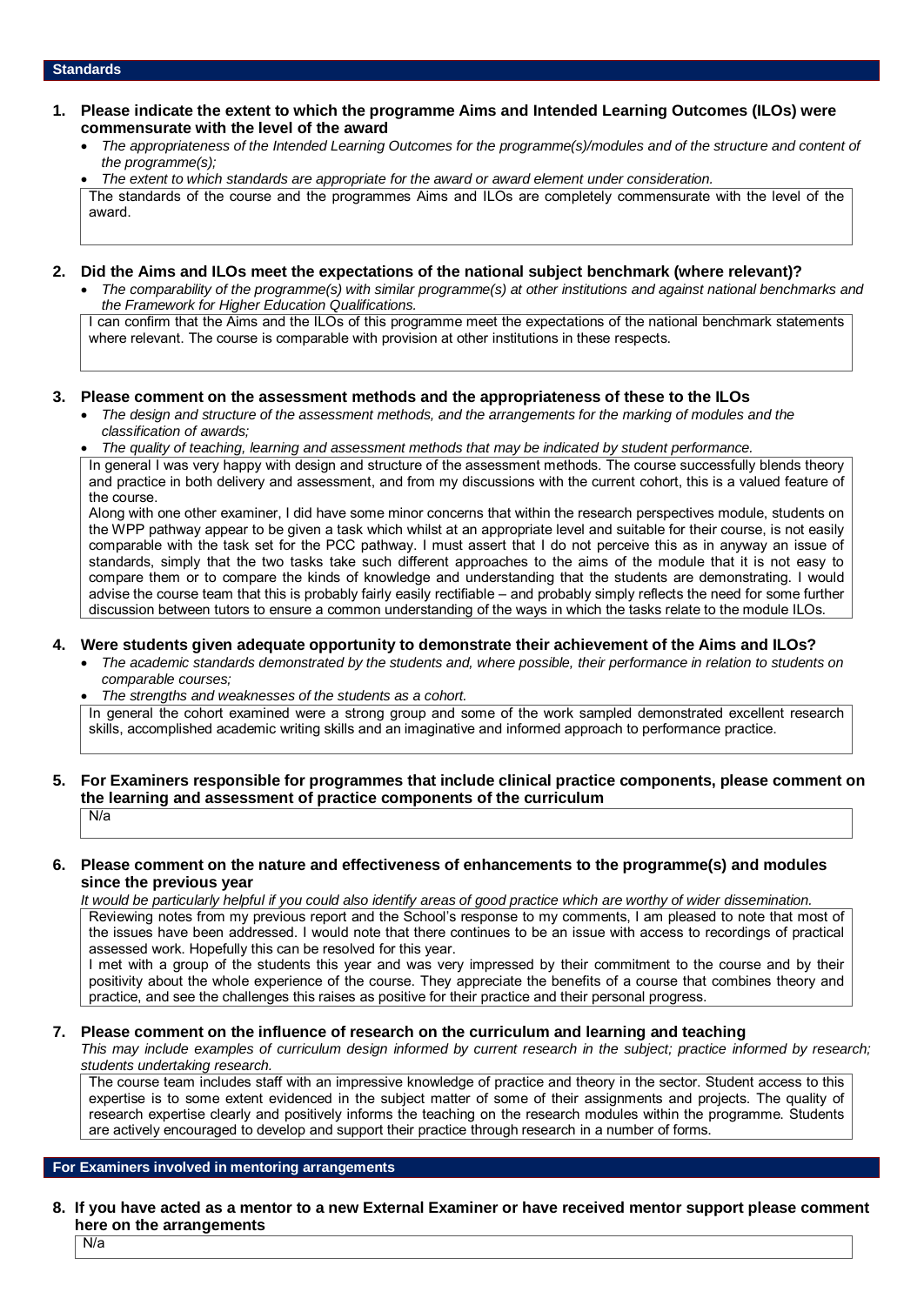### **9. The University and its Schools provide guidance for External Examiners as to their roles, powers and responsibilities. Please indicate whether this material was sufficient for you to act effectively as an External Examiner.**

• *Whether External Examiners have sufficient access to the material needed to make the required judgements and whether they are encouraged to request additional information.*

I have been given access to a wide range of materials, including module briefing documents, samples of student work, assessment feedback sheets and some video material. I would like to request that in future I am given advance notice of suitable performance events in case I am able to attend. This is important in relation to the sampling of practical work. If visits are not possible to arrange, please ensure that work is available on DVD.

#### **10. Did you receive appropriate documentation relating to the programmes and/or parts of programmes for which you have responsibility, e.g. programme specifications or module handbooks, marking criteria?**

• *The coherence of the policies and procedures relating to External Examiners and whether they match the explicit roles they are asked to perform.* 

Yes. I received copies of the programme handbook, as well as individual module and assignment briefs. This were all complete with the relevant data and information for the students to be able to meet the module requirements. There were some variations in format for the feedback sheets that were provided with the samples of work. The best examples included an indication that the marks had been moderated, or that double marking had taken place, and I would commend this as good practice.

It was also useful as an external examiner when evidence was provided as to the marks allocated by each internal marker and the outcome of the moderation process to agree the final mark. Whilst such information should not be on the marksheet returned to the student it is valuable confirmation of process.

### **11. Were you provided with all draft examination papers/assessments? Was the nature and level of the questions appropriate? If not, were suitable arrangements made to consider your comments?**

There are no formal examinations, so I was not sent copies of exam questions or papers. From the samples of work I have seen I would say that the assignment briefs set were appropriate for the subject and the level of the course.

## **12. Was sufficient assessed / examined work made available to enable you to have confidence in your evaluation of the standard of student work? Were the scripts clearly marked/annotated?**

I saw a wide range of samples, across most module components. As indicated above, I would like to see a wider range of practical work if this can be arranged. I had lengthy discussion with members of the course team over the difficulties of assessing the work of students for whom English is a second language, in the early weeks of their course. This is a complex issue and I am confident that the course team are fully alert to the issues that arise in such situations. I would however advise that the team should investigate whether formative, rather than summative assessment might be more valuable for such students in this early stage. It would also be beneficial to review support offered – perhaps looking at pre-sessional support and at good practice in other parts of the University.

I did have some concerns about the number of borderline marks (e.g. 59 or 60) for some modules. I understand that these usually effectively disappear within the module calculations, but I think care needs to be taken to ensure that such marks are not simply avoiding the responsibility to make a final decision on the overall quality of the work. I am happy that the course team are alert to this.

## **13. Was the choice of subjects for dissertations appropriate? Was the method and standard of assessment appropriate?**

The final projects I sampled demonstrated that students had engaged with appropriate subjects and been assessed appropriately and fairly.

#### **14. Were the administrative arrangements satisfactory for the whole process, including the operation of the Board of Examiners? Were you able to attend the meeting? Were you satisfied with the recommendations of the Board?**

I was able to attend the Exam Board, which was conducted with commendable openness and attention to detail. I am satisfied with the recommendations of the board, which were all made in line with the regulations and in the best interest of the student body.

### **15. Were appropriate procedures in place to give due consideration to mitigating circumstances and medical evidence?**

To the best of my knowledge, yes.

**Other comments**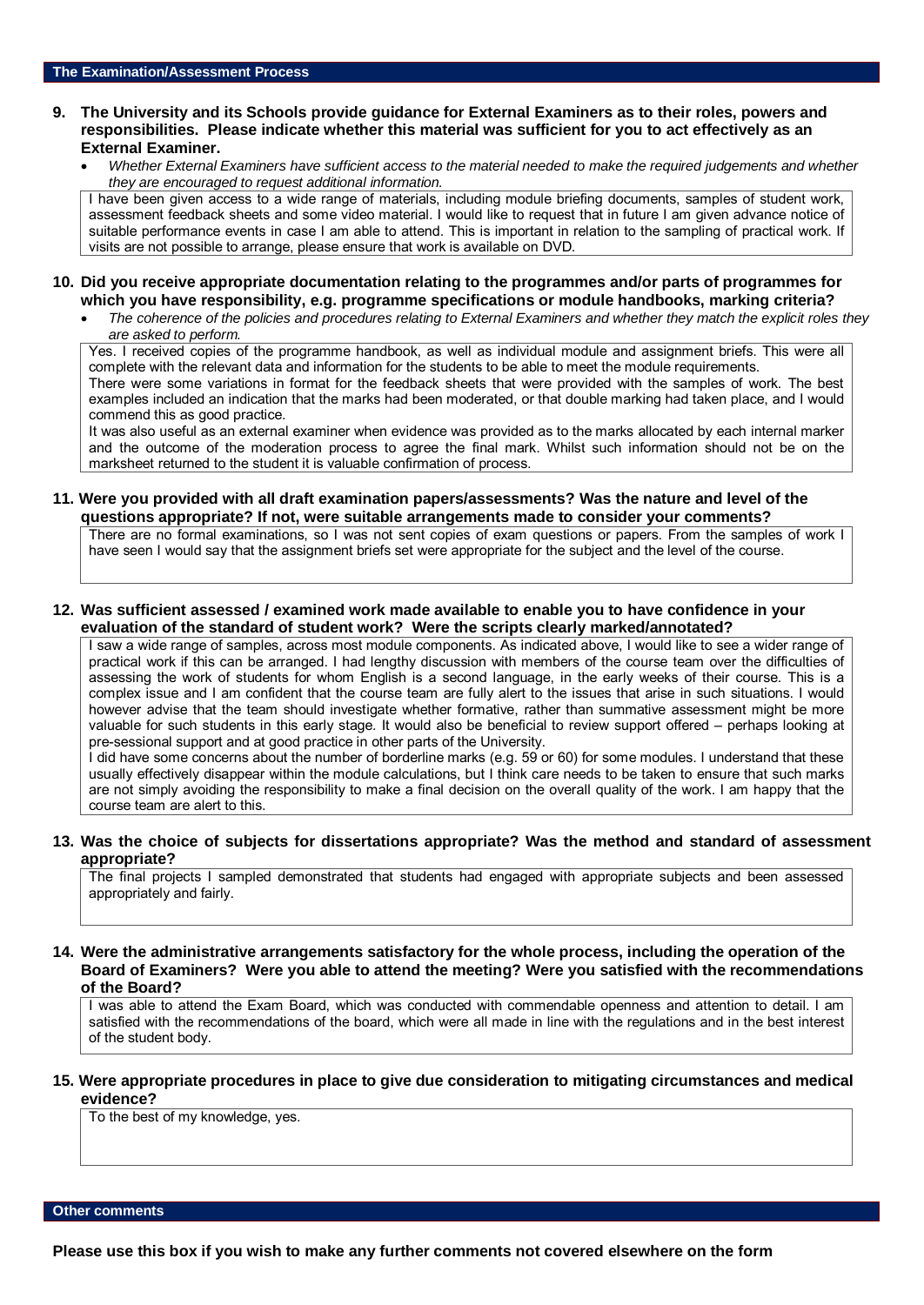I would like to request that samples from the core research modules are sent to each of the relevant examiners as well as to the examiner with responsibility for the module, so that discussion can be had between the examiners in relation to the subject appropriateness of the students' work.